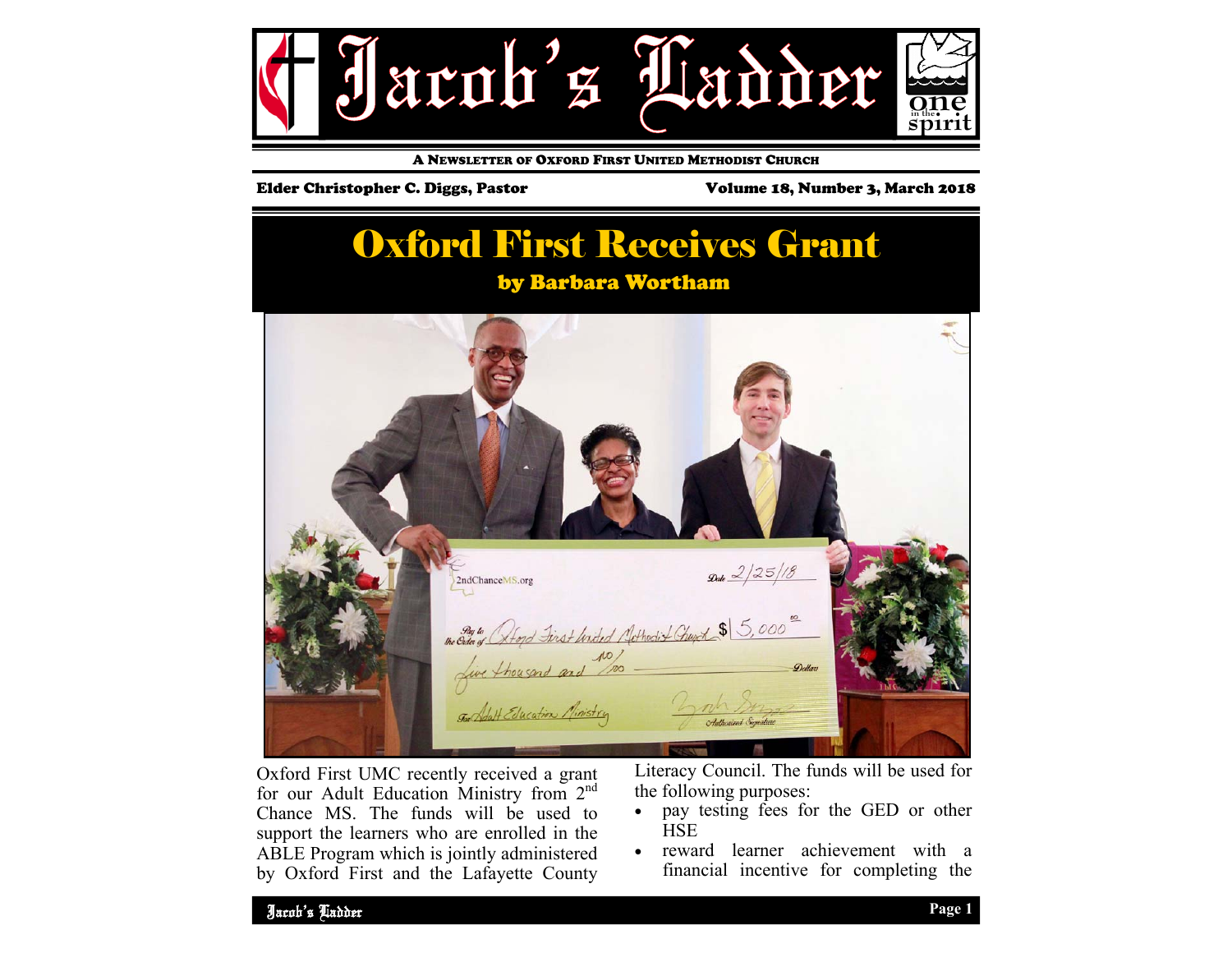**HSE** 

- $\bullet$  purchase new books and instructional material for the Oxford First adult education library
- $\bullet$ provide gas cards to reward attendance
- $\bullet$  provide short term financial needs of the learners

A celebration was held on Feb.  $27<sup>th</sup>$  at the church to thank  $2^{nd}$  Chance for their continued support of our program.

## Together We Make the Difference by Evelyn Smith



Each child and youth whose nine-week report card reveal all passing grades is eligible for recognition

on our Non Failing List (NFL) which is located in the hall. Our younger students, who receive all S's, will have their photo displayed on the board as well because they are using a curriculum based on Common Core Educational Standards.

Please help me in congratulating our children and youth whose  $2<sup>nd</sup>$  nine-week report cards reflect the following:

> **A & B Honor Roll:** Isaiah Mathis, Greek Marion, Ty Campbell, Lela Barnes

> **A, B, C students:** C. J. Ballentine, LaKendra Bishop, Nina Lewis, Jamal Giles, Darnaejah Moore, DyKayda Moore, Chris Spearman, DeQuad Henry, Semaj Leach, Emory Phillips and Zamari Price

**All Passing Grades:** Kendranna



Barr, Keetan Phillips, Khashanti Hervey

**All S's:** Madelyn Diggs, Coriyah Ballentine, Rose Barnes and Case Barnes.

So to our Oxford Family, please continue to recognize our youth with a pat on the back, a smile, and words of encouragement. Some of our students missed the honor roll or all A's by one or two points and words of encouragement can go a long way. If you aren't sure what our students have accomplished check the *oxfordfirst.org* web page or our youth bulletin board.

adily prayers, praying that they win come to<br>understand the importance of a good educa-In addition, keep all of our students in your daily prayers, praying that they will come to tion and that they will moreover come to know Jesus Christ as their personal Savior.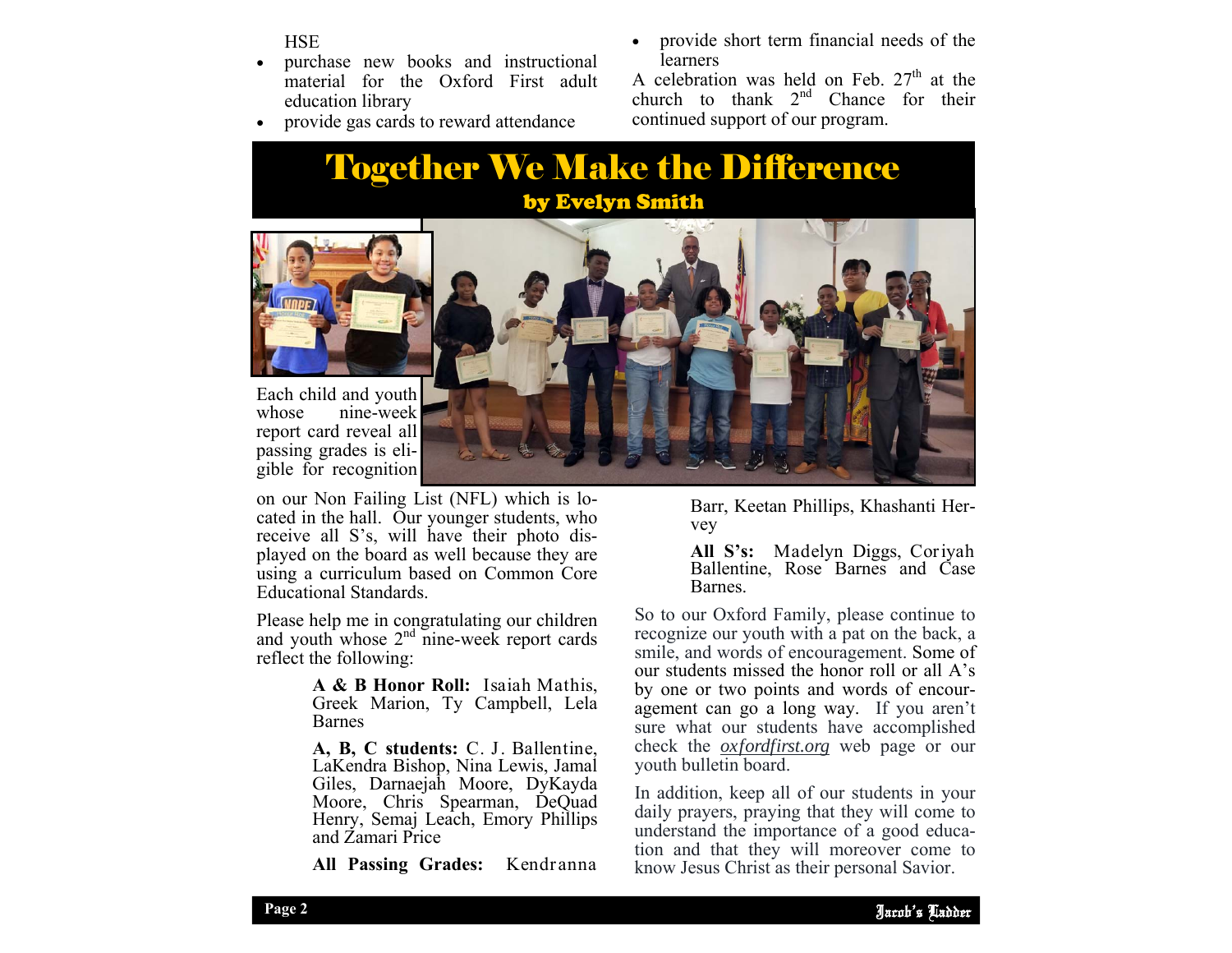### 2018 Living Legends Honored by Rev. Laura Gillom



It's always good to hear about the accomplishments of famous African Americans during Black History Month, but the Youth Ministry started a special recognition for members of our congregation last year. We call them Living Legends. This year's winners are Bro. Clarence Franklin and Sis. Evelyn Smith. Bro. Franklin was honored for his work as a community activist and editor of the *Jacob's* 



*Ladder,* the church newsletter. Sis. Smith was honored for her work as an educator, school administrator and mentor. Both of these individuals encourage our young people to be the best they can be.

## Soup for Seniors Ministry



Pictured: (**l. to r.): Laura Ann Cancer, Janis Blake, Terry Vaughn, Margaret Gipson, Jimmie Nell Smith and (Niler Franklin (over-laid) were preparers and servers for Soup for Seniors on Wednesday, February 14th.** 

Jacob's Ladder **Page 3**